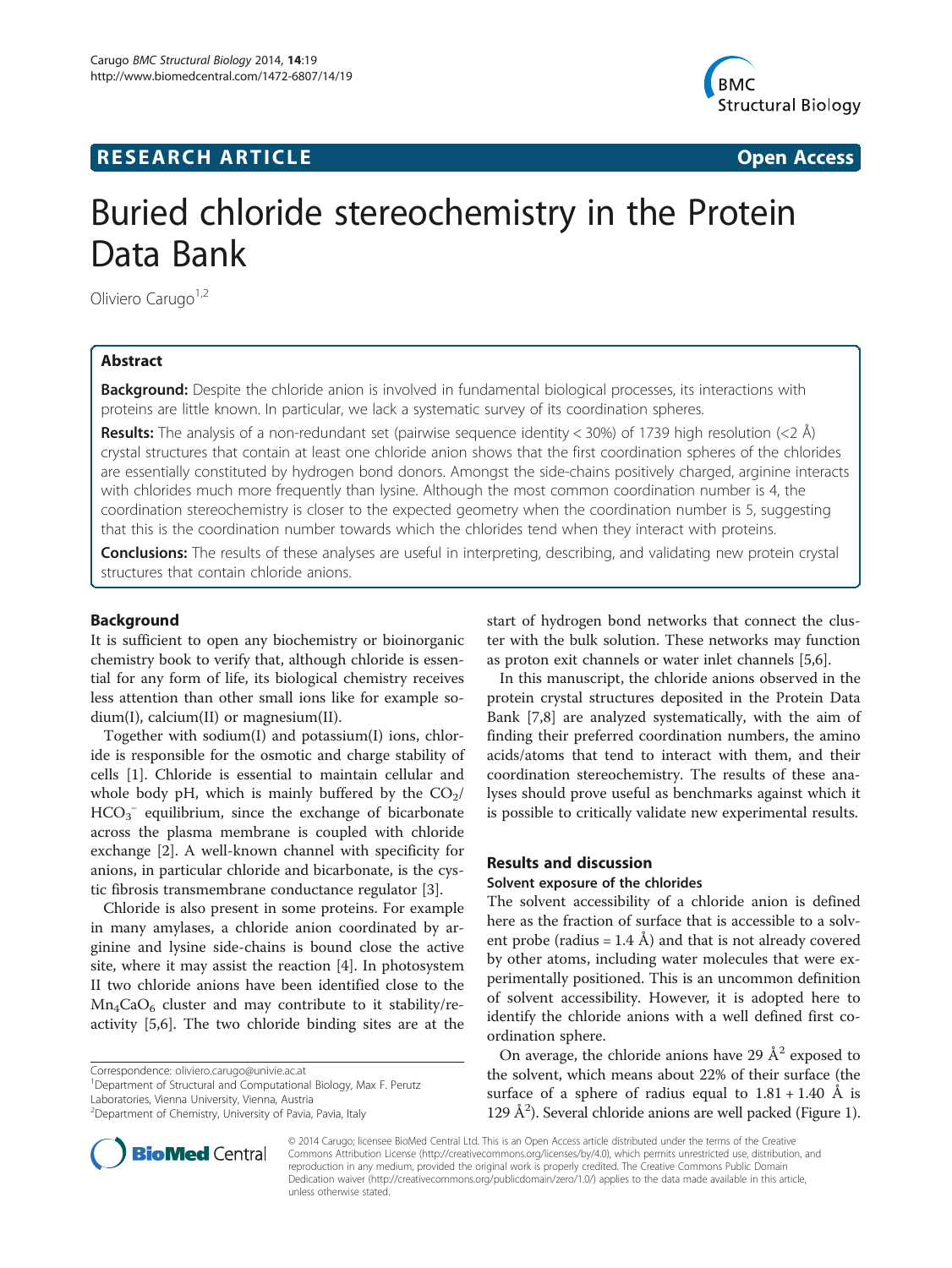<span id="page-1-0"></span>

Nearly 20% of them have a residual SASA lower than  $5 \text{ Å}^2$ . The attention was focused on them. The other chloride anions, located at the protein surface and considerably exposed to the solvent were disregarded since their first coordination sphere is incomplete.

Quite frequently two or more very similar chloride anions are present in an individual PDB file, for example, when one of them interacts with a polypeptide chain and another interacts with another polypeptide chain of identical sequence. These chloride anions are in the same asymmetric unit and are therefore not equivalent from a symmetry perspective. However, they are chemically analogous and therefore only one of them must be considered to avoid data redundancy. For this reason, only one chloride anion (the first in the list) was analyzed in each PDB file, though this implies that some chloride anions are arbitrarily disregarded.

#### Coordination numbers

The distance between a chloride anion and the atoms that are in its first coordination sphere is within 3.4 Å. Chloride coordination by urea derivatives, molecules that mimic polypeptides, has been studied in detail and it has been observed that the distances between the chloride anions and the urea nitrogen atoms range from 3.26 to 3.35 Å [[9\]](#page-6-0). In chloride supramolecular salts of diammonium-bis-pyridinium cations, the distances between the chloride anions and the cationic nitrogen atoms range from 3.03 to 3.04 Å [[10](#page-6-0)].

In the data set of the chloride-containing PDB files that are examined here, it is possible to examine these distances from a statistical perspective. Figure 2 shows the distribution of the distances between the chloride anion and the atoms (any type of atom) around it. Obviously, there are nearly no atoms within 2.5 Å, and the

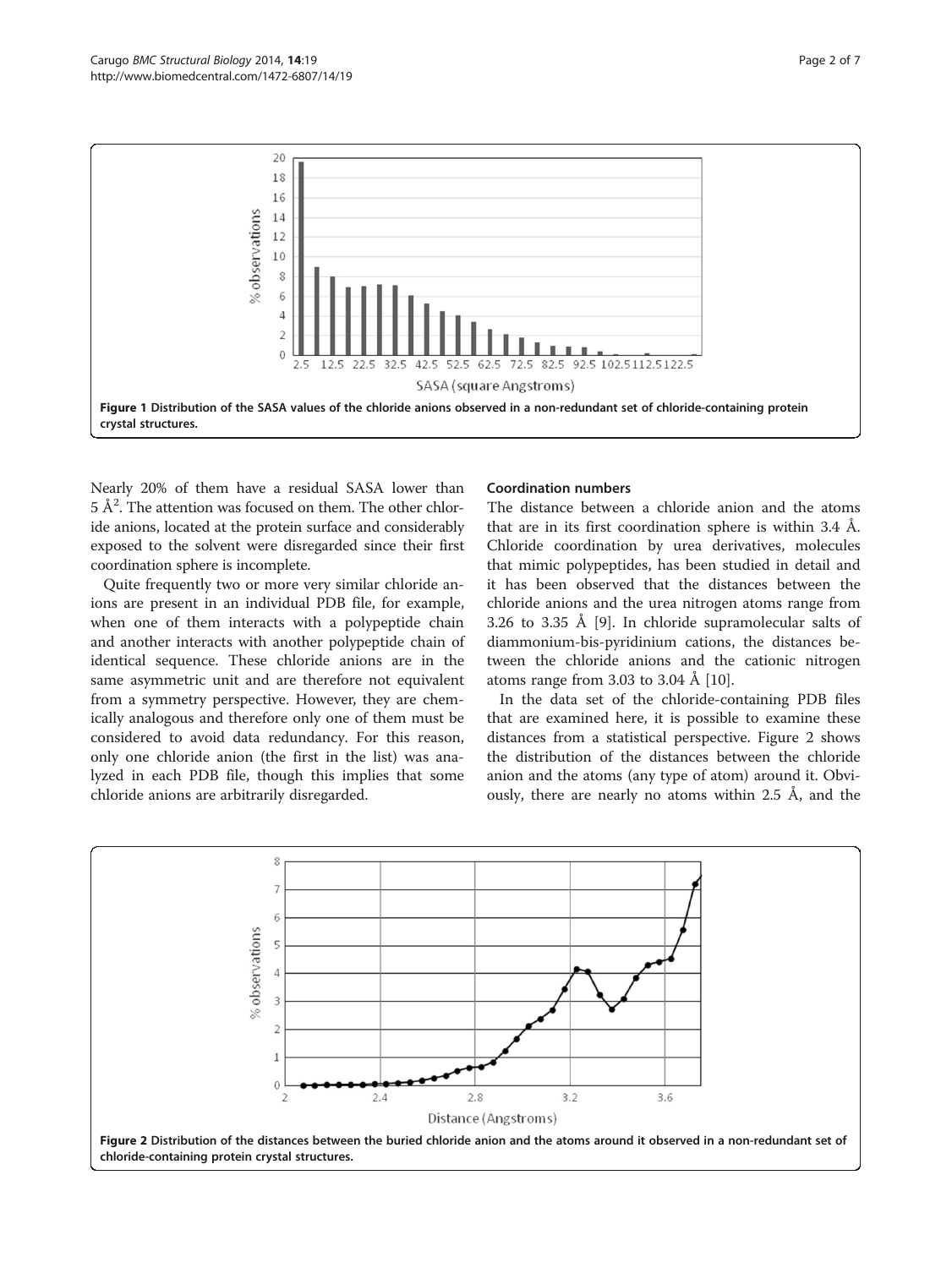number of atoms increases at larger distances. However, this increase is discontinuous. There is a maximum around 3.2 Å, followed by a minimum around 3.4 Å.

This type of trend indicates a considerable clustering tendency of the atoms around the chloride anions, according to the Lacey-Cole statistics, which is routinely used (i) to verify if the objects are randomly distributed or have a natural tendency to cluster into well separate groups and (ii) to estimate the natural separation between adjacent groups [[11\]](#page-6-0). In other words, the results shown in Figure [2](#page-1-0) suggest that (i) the atoms are not randomly distributed around chloride anions (at any distance from the anion) and that (ii) the atoms that surround a chloride anion tend to be within 3.4 Å from the chloride anion.

The atoms are not randomly distributed but tend to be within a sphere of radius 3.4 Å, centred on the chloride anion.

On the basis of these observations, an atom was considered to be within the first coordination sphere of a chloride anion if it falls in a sphere of radius equal to 3.4 Å. Figure 3 shows the distribution of the coordination numbers. The most common coordination numbers are 3, 4, and 5. Only about 10% of the chlorides have a coordination number lower than 3 or higher than 5.

Only one case of coordination number equal to 0 was observed (Figure [4\)](#page-3-0): it is the atom Cl 601 B, located in between the chains B and D of a tetrameric glycoside hydrolase from Parabacteroides distasonis ATCC 8503 (PDB file 1fj6), which is naked, in the sense that its closest neighbour is the main chain nitrogen atom of Lys 50 B, at 3.48 Å [\[12](#page-6-0)].

The atomic displacement parameters (ADPs), normalized to zero mean and unit variance (as it is usually done when it is necessary to compare B-factors of different protein crystal structures [\[13,14](#page-6-0)]), of the chloride anions and their donor atoms are independent of the coordination number and do not present any particular trend. The average ADP of the chloride anions is slightly larger than zero (0.10), while the average ADP of the ligands is slightly smaller than zero for protein donor atoms (−0.40) and for donor atoms of small molecules (−0.16); it is on the contrary slightly larger than zero for water molecules coordinated to the chlorides (0.10).

### Residues in the first coordination sphere

Table [1](#page-3-0) summarizes the frequencies of each type of residue (including water) in the first coordination sphere of the chloride anions.

Water is very frequent, between one fourth and one third, indicating that it is rare that chlorine interacts only with atoms of protein.

Arginine is also very frequent, in the range 11-17%, considerably more than expected – only about 6% of the amino acids are arginines in proteins [[15](#page-6-0)]. Also histidine is more frequent than expected: 3-9% of the residues in the chloride first coordination sphere are histidines, while only about 2-3% of the residues are histidines in proteins [\[15\]](#page-6-0). Curiously, lysine is less frequent, in the range 3-6%, roughly as it is expected (about 6% of the residues are lysines in proteins [\[15](#page-6-0)]).

Polar residues (Asn, Gln, Ser, and Thr) are also quite frequent, in the range 17-26%. Glycine is also quite frequent, in the range 3-6%, as expected [\[15](#page-6-0)].

Despite the electrostatic repulsion between their anionic side-chains and the chloride anion, aspartate and glutamate are not totally absent (range 6-9%). Usually they contact the chloride anion with their main-chain nitrogen atom and this interaction is reinforced if the chloride anion interacts also with cations, which can be coordinated by the carboxylate moiety of Glu and Asp. The chloride coordination via the main-chain amido

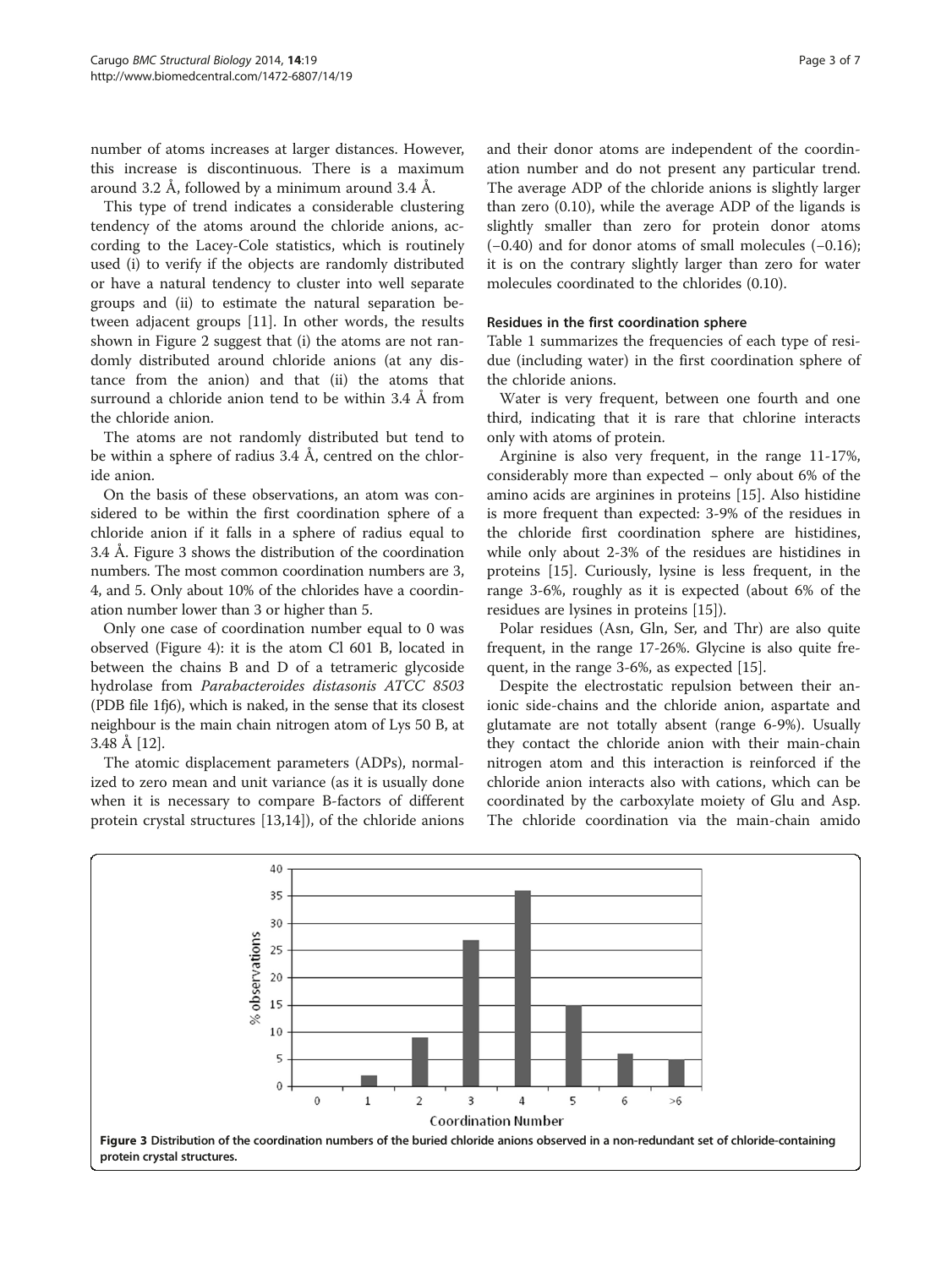<span id="page-3-0"></span>

group explains also the presence of apolar residues in the chloride first coordination sphere (range 11-24%).

#### Atoms in the first coordination sphere

The large majority of the atoms in the chloride first coordination sphere are oxygen and nitrogen atoms (Table 2).

Table 1 Percentage with which the various types of amino acids are found in the first coordination sphere of chloride anions, for various coordination numbers (CN)

| Residue | $CN = 2$ | $CN = 3$ | $CN = 4$ | $CN = 5$ | $CN = 6$ |
|---------|----------|----------|----------|----------|----------|
| Ala     | 3.5      | 1.5      | 2.7      | 2.7      | 4.2      |
| Arg     | 17.4     | 11.9     | 13.2     | 10.9     | 12.5     |
| Asn     | 2.3      | 6.5      | 6.6      | 5.6      | 6.2      |
| Asp     | 4.7      | 3.4      | 1.8      | 5.0      | 0.0      |
| Cys     | 0.0      | 1.0      | 0.3      | 1.5      | 0.0      |
| Gln     | 4.7      | 4.8      | 2.7      | 3.0      | 2.8      |
| Glu     | 4.7      | 2.7      | 3.0      | 2.4      | 6.2      |
| Gly     | 4.7      | 2.7      | 4.8      | 6.2      | 6.2      |
| His     | 9.3      | 5.1      | 3.1      | 5.0      | 4.2      |
| lle     | 0.0      | 1.7      | 1.8      | 1.5      | 1.4      |
| Leu     | 1.2      | 2.7      | 1.9      | 2.4      | 4.9      |
| Lys     | 3.5      | 5.8      | 3.1      | 3.0      | 2.8      |
| Met     | 0.0      | 0.5      | 0.6      | 0.3      | 2.1      |
| Phe     | 0.0      | 1.7      | 0.9      | 0.9      | 2.8      |
| Pro     | 0.0      | 0.2      | 0.3      | 1.5      | 0.7      |
| Ser     | 9.3      | 8.2      | 7.2      | 9.8      | 3.5      |
| Thr     | 4.7      | 6.3      | 5.7      | 3.3      | 4.9      |
| Trp     | 2.3      | 1.2      | 1.3      | 0.9      | 2.8      |
| Tyr     | 1.2      | 4.4      | 3.3      | 1.5      | 1.4      |
| Val     | 3.5      | 3.6      | 1.5      | 1.5      | 3.5      |
| HOH     | 23.0     | 24.1     | 34.2     | 31.1     | 26.9     |

Table 2 Percentage with which the various types of chemical elements are found in the first coordination sphere of chloride anions, for various coordination numbers (CN)

| <u>U CHUING ANDIUS, IUI VANUUS CUULUNIAIUSI NANNUCIS (CIV)</u> |          |          |          |          |  |
|----------------------------------------------------------------|----------|----------|----------|----------|--|
| $CN = 2$                                                       | $CN = 3$ | $CN = 4$ | $CN = 5$ | $CN = 6$ |  |
| 61.1                                                           | 56.0     | 46.6     | 38.9     | 39.1     |  |
| 34.4                                                           | 40.4     | 48.3     | 473      | 37.9     |  |
| 4.4                                                            | 3.3      | 4.7      | 127      | 20.1     |  |
| 0.0                                                            | 0.2      | 04       | 11       | 29       |  |
|                                                                |          |          |          |          |  |

At lower coordination numbers, nitrogen atoms are considerable more frequent than oxygen atoms, while the two types of elements have comparable frequencies at higher coordination numbers. Other types of chemical elements, typically carbon, are present in considerable amount only when the coordination number is high. For example, only 4% of the atoms in the first coordination sphere are carbons when the coordination number is 2, while up to 20% of the atoms in the first coordination sphere are carbons when the coordination number is 6.

In general, the presence of carbon atoms in the first coordination sphere of a chloride anion may seem surprising, since most of the carbon atoms that can be present in protein crystals are rather apolar and therefore little prone to interact with a charged ion. However, the fact that carbon atoms are rather abundant only at high coordination numbers suggests that in many cases their presence is purely accidental. They are in general covalently bound to another atom that can be attracted electrostatically by the chloride anion, for example, a carboxylic carbon atom of the side-chain of an asparagine, which is bound to an amide NH2 moiety, which in turn may form a hydrogen bond with the chloride anion.

A deeper analysis of the composition of the first coordination sphere of the chloride anions was conducted only on the protein atoms, excluding cofactors/prosthetic-groups, since only for the protein atoms it is easy to classify automatically the type of electronic structure and covalent context of each non-hydrogen atom.

Table [3](#page-4-0) shows a brief summary of the results. As expected, most of the atoms of the chloride first coordination sphere are potential hydrogen bond donors: the main-chain nitrogen atom, other N-H groups of the side chains of some residues (glutamine, asparagine, histidine, and tryptophan), ammonium and guanidinium groups of lysine and arginine, and O-H groups of the side-chains of some amino acids (serine, threonine, and tyrosine).

Unexpected atoms are also observed in the chloride first coordination spheres (carbon atoms and even negatively charged oxygen atoms of the side chains of aspartate and glutamate). However, their presence is particularly evident only at high coordination numbers and it is reasonable to suppose that their presence in the chloride first coordination sphere is simply accidental.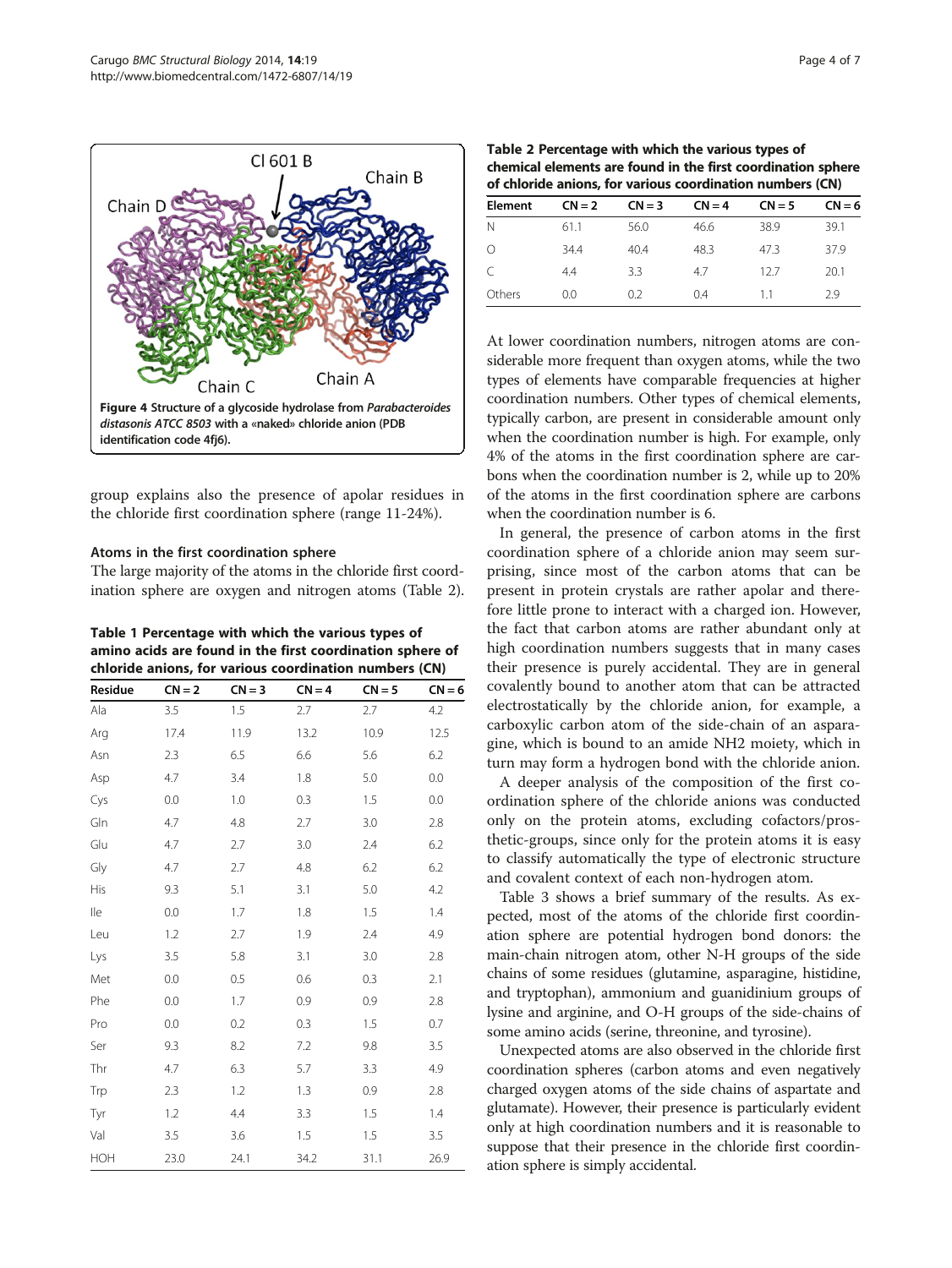<span id="page-4-0"></span>Table 3 Percentage with which the various types of protein atoms are found in the first coordination sphere of chloride anions, for various coordination numbers (CN)

| Atom           | $CN = 2$ | $CN = 3$ | $CN = 4$ | $CN = 5$ | $CN = 6$ |
|----------------|----------|----------|----------|----------|----------|
| Main-chain N-H | 47.0     | 39.0     | 35.2     | 33.6     | 27.6     |
| Other N-H      | 13.6     | 16.7     | 14.6     | 8.6      | 12.5     |
| N charged      | 19.7     | 18.9     | 22.3     | 15.5     | 17.2     |
| Main-chain O   | 1.5      | 3.5      | 3.6      | 8.6      | 9.5      |
| O-H            | 10.6     | 15.0     | 15.5     | 12.1     | 5.8      |
| $C = Q$        | 3.0      | 2.6      | 0.9      | 2.6      | 3.8      |
| Charged O      | 0.0      | 0.0      | 0.7      | 1.3      | 1.9      |
| Main-chain C   | 0.0      | 0.3      | 0.7      | 2.6      | 1.0      |
| CA             | 0.0      | 0.0      | 1.8      | 4.7      | 3.8      |
| CB             | 0.0      | 1.3      | 1.1      | 4.3      | 6.7      |
| Other C        | 4.5      | 2.4      | 3.5      | 5.5      | 9.6      |
| S              | 0.0      | 0.3      | 0.2      | 0.0      | 1.0      |

#### Analysis of the coordination polyhedra

The interactions between the chloride anion and the atoms that surround it are expected to be essentially electrostatic and thus non-directional. Consequently, it is possible to predict the most stable conformation for each coordination number. When two, identical atoms are in contact with the chloride anion, they should occupy two positions diametrically opposite on a sphere centred on the chloride anion. This results in a linear stereochemistry with an angle X-Cl-X equal to 180 degrees.

Analogously, if the coordination number is three, the stereochemistry is expected to be trigonal planar with the chloride lying at the centre of an equilateral triangle, at the vertices of which there are three, identical atoms. There are then three, identical angles X-Cl-X equal to 120 degrees.

If the coordination number is equal to four, two, nearly degenerate stereochemistries are possible. In the tetrahedral stereochemistry, the chloride anion is at the centre of a tetrahedron, the vertices of which are occupied by four, identical atoms; there are then six X-Cl-X angles, all equal to 109.5 degrees. In the square planar stereochemistry, four, identical atoms are at the vertices of a square, at the centre of which lies the chloride anion; in this case there are then two X-Cl-X angles of 180 degrees and four X-Cl-X angles of 90 degrees.

Also for the coordination number five, two stereochemistries have comparable energies. In the trigonal bipyramidal stereochemistry, two trigonal pyramids share a triangular face and the five vertices are occupied by five, identical atoms, while the chloride anion lies in the centre of the polyhedron. There are then ten X-Cl-X angles, one of which is equal to 180 degrees, three of which are equal to 120 degrees, and six of which are equal to 90 degrees. In the alternative, square pyramidal

stereochemistry, the chloride anion lies at the centre of the square base of the pyramid and five, identical atoms occupy the vertices of the polyhedron. Two of the ten X-Cl-X angles are then equal to 180 degrees while all the other eight are equal to 90 degrees.

If the coordination number is equal to six, the most stable stereochemistry is octahedral, with six, identical atoms at the vertices of the octahedron and the chloride anion at the centre of the octahedron. Three of the 15 X-Cl-X angles are then equal to 180 degrees, while all the other 12 are equal to 90 degrees. Another possible stereochemistry is the trigonal prismatic (or anti-prismatic), where the chloride anion is at the centre of a trigonal prism, the vertices of which are occupied by six, identical atoms. In this case, the amplitudes of the X-Cl-X angles have not fixed values; the only constraint is that six of them must be equal to each other and that the other nine must be equal to each other, with the two amplitudes being independent of each other.

Obviously, deviations from these ideal stereochemistries are possible. They might be due to the fact the atoms that surround the chloride anion are not identical and can have different dimensions. It is also necessary to consider that the interactions between the chloride anion with some of its neighbours can be different from the interactions with other neighbours. In addition, one cannot ignore the sterical role of the chemical groups that may influence the atoms of the first coordination sphere even if they do not interact directly with the chloride anion.

The degree of the distortion from the ideal geometries was measured by means of the distortions of the angles centred on the chloride anion. For example, for a chloride anion surrounded by two atoms X and Y, with the angle X-Cl-Y being equal to A, the quantity  $D = |A-180|$ was computed and the stereochemistry was considered to be linear if  $D < 20$  degrees. For a chloride anion surrounded by the three atoms X, Y, and Z, the amplitudes of the three angles X-Cl-Y (indicated by A1), X-Cl-Z (A2), and Y-Cl-Z (A3) was computed and the stereochemistry was considered to be trigonal planar if the quantity  $D = (|A1-120| + |A2-120| + |A3-120|)/3$  was less than 20 degrees.

An analogous quantity D was computed for larger coordination numbers, by considering that different angle permutations are possible and must then be inspected. For example, in a square planar stereochemistry, two angles centred on the chloride anion must be equal to 180 degrees and four angles must be equal to 90 degrees. There are numerous ways to write this list of these six angle amplitudes: one might be 180, 180, 90, 90, 90, 90; a second might be 180, 90, 180, 90, 90, 90; a third might be 180, 90, 90, 180, 90, 90; and so on. In total, there are 15 permutations, and all of them must be inspected to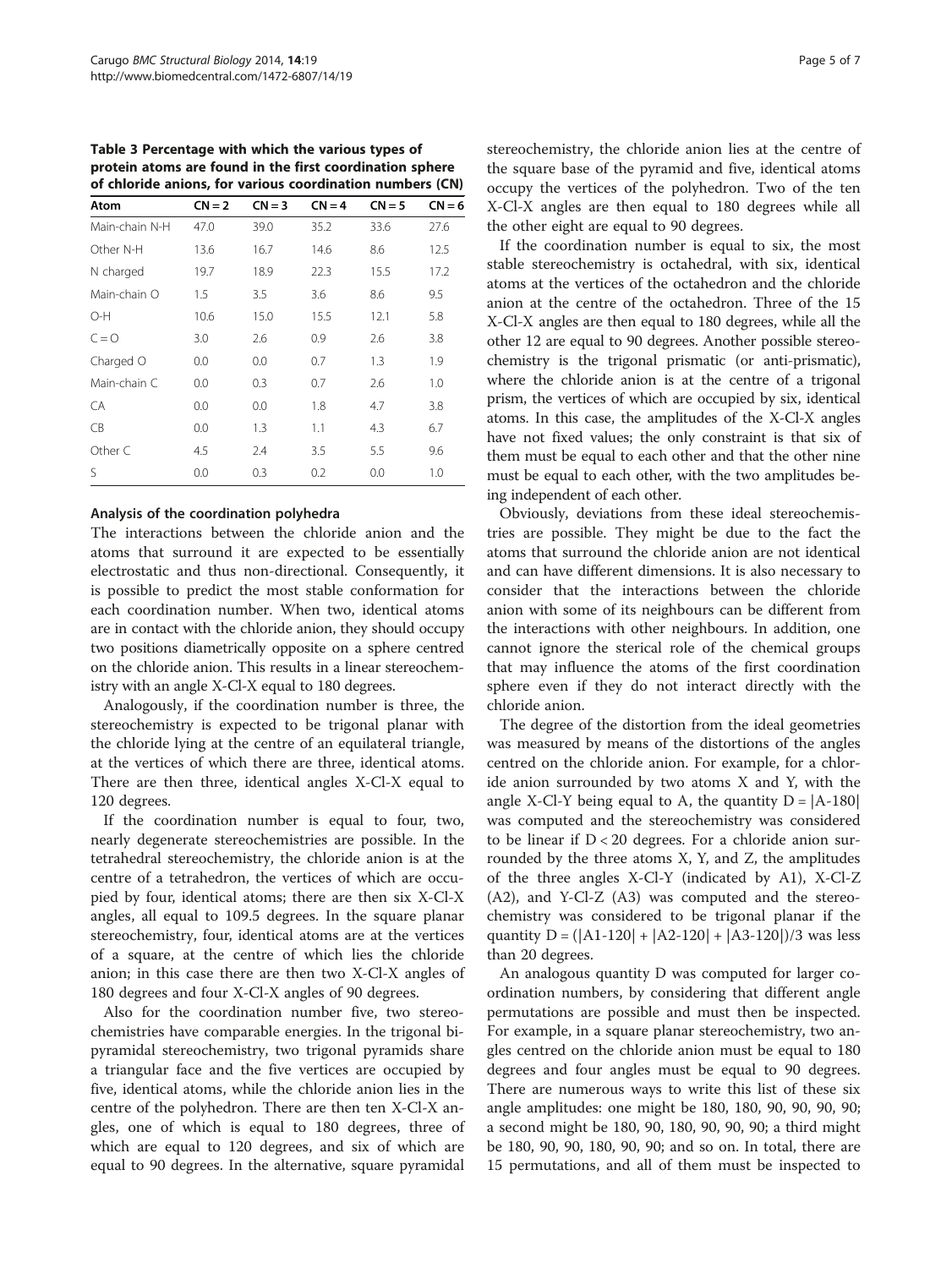measure the minimal distortion from the ideal, square planar stereochemistry of a real molecular moiety constituted by a chloride anion surround by four atoms. Analogously, there are 45 permutations of the angles centred on the chloride anion in a square planar geometry, 840 in a trigonal bipyramidal geometry, 455 in a octahedral geometry, and 5005 in a trigonal prismatic geometry.

The analysis of the deviations of the real stereochemistry around the chloride anions from the ideal stereochemistries is rather surprising (Table 4). The cases with coordination numbers two are severely distorted, on average, from the ideal stereochemistry: the average distortion is larger than 70 degrees. This clearly suggests that the second coordination sphere play a relevant role and, in other words, that the coordination number two is often just a misinterpretation of the structural data: other atoms should have been included into the first coordination sphere, despite they are too distant from the chloride anion or despite their positions were not determined with sufficient accuracy.

The distortions from the ideal geometry are less pronounced for coordination numbers higher than two. They are still relatively large for coordination number three (27 degrees), four (26–27 degrees) and six (31 degrees) and they are smaller for coordination number five (18–25 degrees). Notably, nearly all (91%) the chlorides surrounded by five atoms can be described, within 20 degrees, as regular trigonal bipyramids or square pyramids. A so high percentage is rather unexpected, since the actual coordination sphere of a chloride anion inaccessible to the solvent is expected to be influenced severely by the overall molecular packing requirements. In other words, the type and the shape of the molecules and of the molecular fragments that can be present in a protein crystal are expected to restrain the natural tendency to occupy optimally the space, because of their covalent constraints. It is then possible to hypothesize that five is the more appropriate coordination number for a chloride anion in a protein crystal structure. In other words, a chloride anion seems to have a natural tendency to surround itself with five atoms, when it cocrystallizes with proteins and other molecules that might be present in the crystallization medium.

#### Packing bridges involving chlorides

About 10–20% of the chlorides examined in the present paper are bound to residues of different polypeptide chains, behaving as packing bridges [[16\]](#page-6-0). This percentage varies with the coordination number: it is 9% for coordination number 2, 21% for 3, 19% for 4, 12% for 5, and 7% for 6. About one-half of these packing bridges connect polypeptide chains in the same asymmetric unit and the other half connect chains that are related by a symmetry operation in the crystallized material.

This shows that the chloride anions share a feature with other ions and small molecules: they have a marked tendency to connect adjacent molecules in the solid state, stabilizing nascent crystals. Given that several charged and polar residues form the surface of globular proteins, it is not surprising that chloride anions can approach the protein surface in solution and then connect a protein molecule with an adjacent protein in the nucleation phase of the crystallization.

## Conclusions

A non-redundant set (pairwise sequence identity < 30%) of 1739 high resolution  $\left( < 2 \text{ Å} \right)$  crystal structures that contain chloride anions was analyzed. The first coordination sphere of the chlorides is essentially constituted by hydrogen bond donors: main-chain N-H groups and side-chains N-H and O-H groups. Amongst the sidechains positively charged, arginine interacts with chlorides much more frequently than lysine. The most common coordination number is 4, though the coordination stereochemistry is closer to the expected geometry when the coordination number is 5, suggesting that this is the coordination number towards which the chlorides are predisposed when they interact with proteins.

Table 4 Distortions from the ideal geometries of the chloride first coordination spheres

| Coordination<br>number | Stereochemistry      | <b>Average distortions</b><br>with standard error in<br>parentheses (degrees) | % of chlorides that assume<br>the ideal stereochemistry<br>(within 20 degrees) |
|------------------------|----------------------|-------------------------------------------------------------------------------|--------------------------------------------------------------------------------|
| 2                      | Linear               | 75.0 (5.4)                                                                    | 0                                                                              |
| 3                      | Trigonal             | 27.5(1.1)                                                                     | 29                                                                             |
| $\overline{4}$         | Tetrahedral          | 25.8(0.7)                                                                     | 25                                                                             |
|                        | Square planar        | 27.5(0.6)                                                                     | 10                                                                             |
| 5                      | Trigonal bipyramidal | 18.4(0.6)                                                                     | 70                                                                             |
|                        | Square pyramidal     | 24.7(0.7)                                                                     | 21                                                                             |
| 6                      | Octahedral           | 34.8 (0.9)                                                                    | 0                                                                              |
|                        | Trigonal prismatic   | 30.6(1.1)                                                                     |                                                                                |